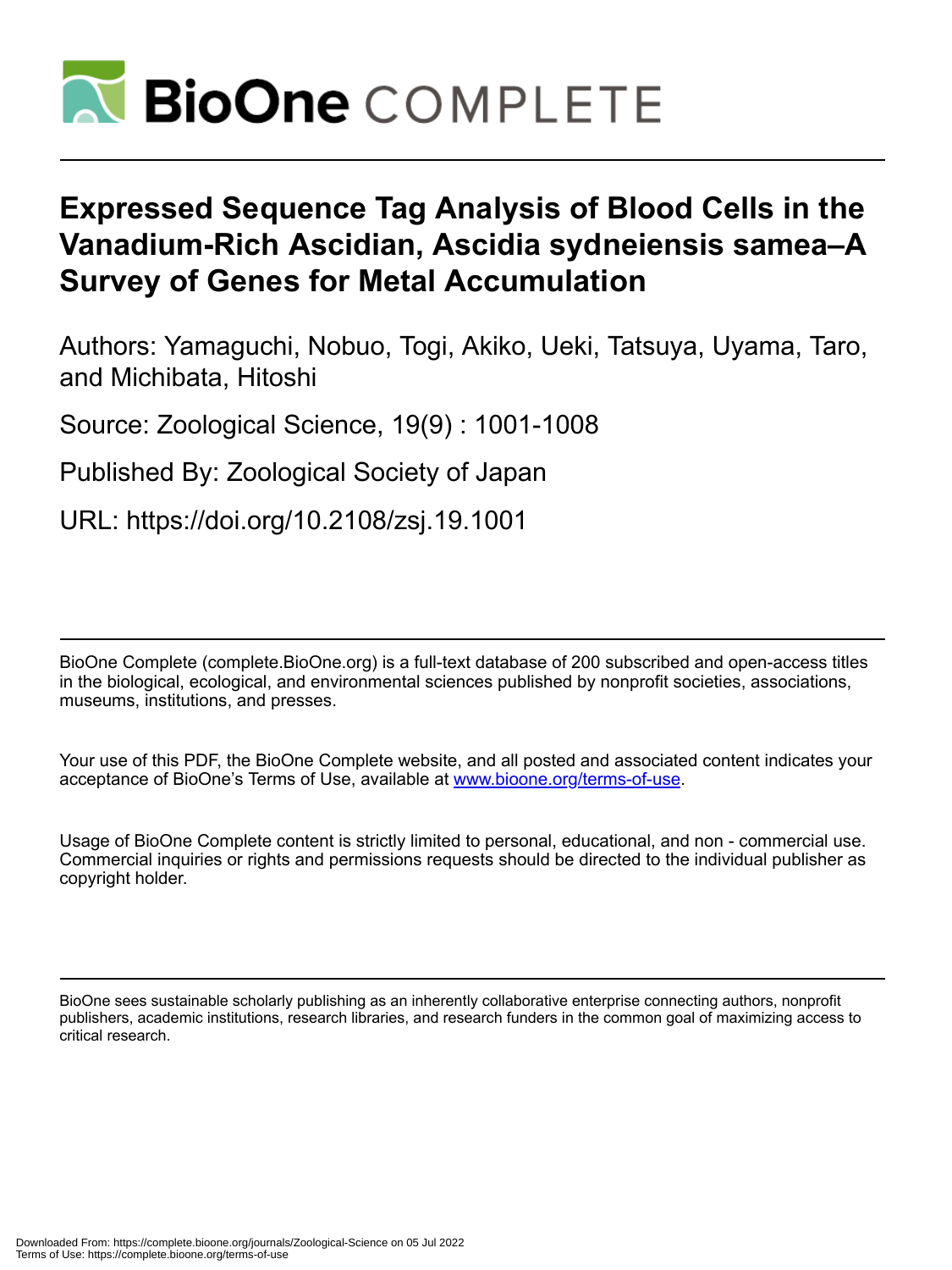## **Expressed Sequence Tag Analysis of Blood Cells in the Vanadium-Rich Ascidian,** *Ascidia sydneiensis samea* **–A Survey of Genes for Metal Accumulation**

Nobuo Yamaguchi<sup>1</sup>, Akiko Togi<sup>2</sup>, Tatsuya Ueki<sup>1</sup>, Taro Uyama<sup>1</sup> and Hitoshi Michibata<sup>1\*</sup>

1 *Marine Biological Laboratory, Graduate School of Science, Hiroshima University, Mukaishima-cho 2445, Hiroshima 722-0073, Japan* 2 *Minase Research Institute, Sekisui Chemical Co., Ltd., 2-1 Hyakuyama Shimamoto-cho, Mishima-gun, Osaka 618-8589, Japan*

**ABSTRACT**—Some species in the family Ascidiidae accumulate vanadium at concentrations in excess of 350 mM, which corresponds to about 10<sup>7</sup> times that found in seawater. The vanadium ions are stored in vacuoles located within vanadium-containing blood cells, vanadocytes. To investigate the phenomenon, an expressed sequence tag analysis (EST) of a cDNA library of *Ascidia sydneiensis samea* blood cells was carried out. Three hundred clones were obtained and sequenced by EST analysis. A similarity search revealed that 158 of the clones (52.7%) were known genes, and 142 of the clones (47.3%) did not have any similarity to genes registered in the SwissProt database. According to the functions of their genes the identified EST clones were categorized into eight types of clones; these consisted of genes; metal-related proteins (29 clones), signal transduction (22 clones), protein synthesis (17 clones), nuclear proteins (17 clones), cytoskeleton and motility (14 clones), energy conversion (3 clones), hypothetical proteins (11 clones), and others (45 clones). The ferritin homologue has a high degree of similarity to that of mammals; the iron-binding sites of ferritin are well conserved including His-118 which is important for capturing  $Fe<sup>2+</sup>$ , also works as a ligand for  $VO^{2+}$ .

**Key words**: EST, vanadium, accumulation, ascidian, ferritin

### **INTRODUCTION**

Ascidians, also known as tunicates or sea squirts (Chordata, Urochordata, Ascidiacea), accumulate extremely high concentrations of vanadium (Henze, 1911). In particular, species belonging to the family Ascidiidae are known to accumulate vanadium in excess of 350 mM, which corresponds to about 10<sup>7</sup> times the concentration of vanadium ion found in seawater (Michibata *et al.*, 1991). Vanadium is accumulated in vacuoles within vanadocytes, which are a type of blood (coelomic) cell (Michibata *et al*., 1987). The vanadium is reduced to the +3 oxidation state via the +4 oxidation state for storage in the vacuoles (Kanamori and Michibata, 1994), which also contain high concentrations of protons and sulfate ions (Frank *et al*., 1986; Hirata and Michibata, 1991). To investigate this unusual phenomenon

 $*$  Corresponding author: Tel.  $+81-848-44-1143$ ; FAX. +81-848-44-5914. E-mail: hmichi@sci.hiroshima-u.ac.jp of vanadium accumulation, we isolated several proteins and genes that are expressed in vanadocytes.

To date, three types of vanadium-associated protein have been isolated, with molecular masses of 12.5, 15, and 16 kDa (Kanda *et al*., 1997), along with the cDNAs encoding these proteins (unpublished data). In addition, four types of enzyme related to the pentose phosphate pathway that produces NADPH are located in vanadocytes (Uyama *et al*., 1998a, b, c; Ueki *et al*., 2000). The pentose phosphate pathway participates in the reduction of vanadium(V) to vanadium(IV) (Kanamori *et al*., 1999). Furthermore, the cDNA for each of the vacuolar-type H<sup>+</sup>-ATPase (V-ATPase) A, B, and C subunits, which are located on the vacuolar membranes of vanadocytes, has been isolated and analyzed (Uyama *et al*., 1994; Ueki *et al*., 1998, 2001). V-ATPase generates a proton-motive force, and is thought to provide the energy for vanadium accumulation (Forgac, 1989; Nelson, 1992)

Our ultimate goal is to clarify the entire mechanism involved in the accumulation and reduction of vanadium in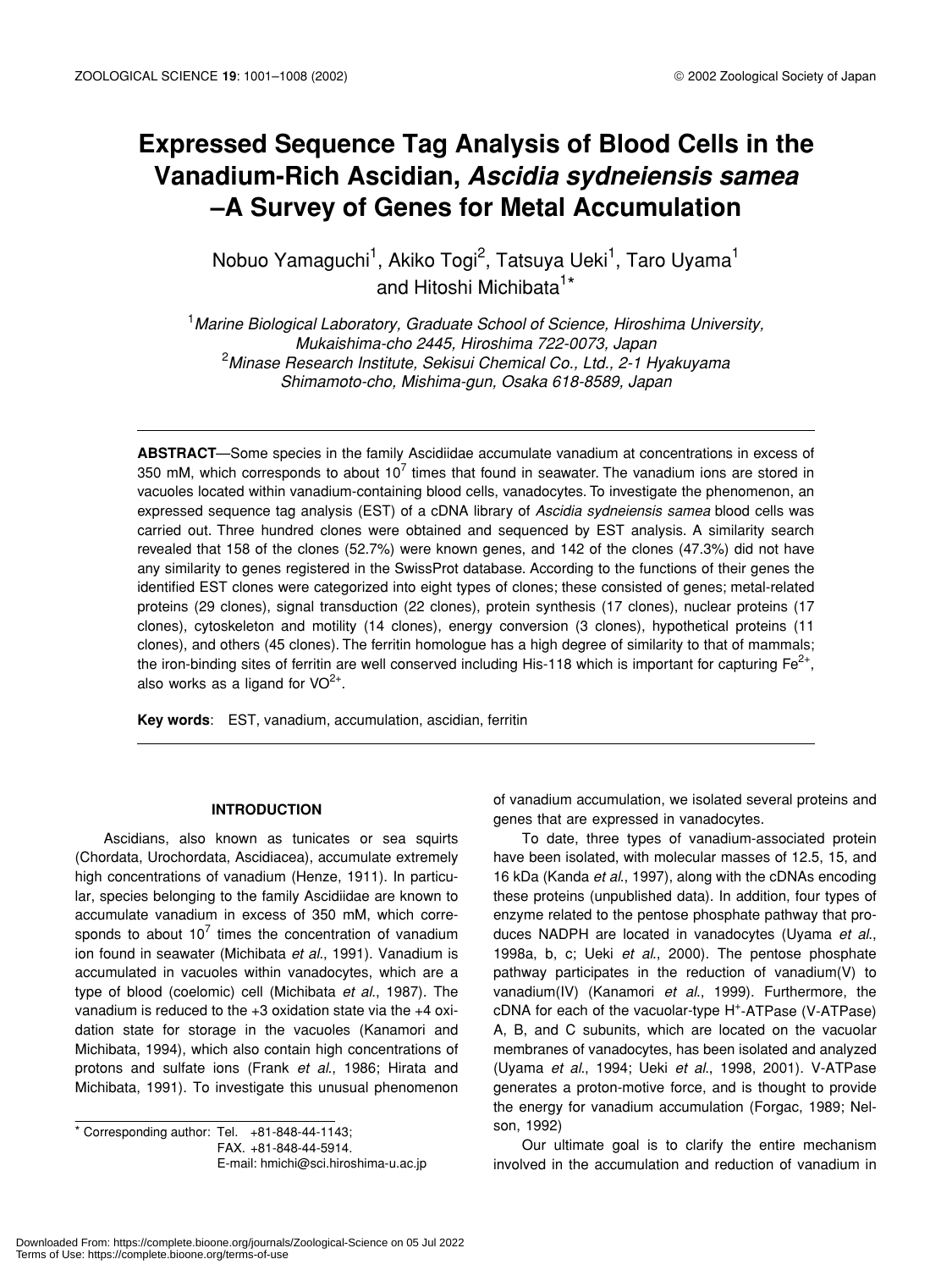

**Fig. 1.** A summary of the 300 EST clones obtained from the cDNA library of *Ascidia sydneiensis samea* blood cells. The clones obtained were classified into nine categories. One hundred and fifty eight clones showed similarity to the proteins registered in the SwissProt database, and the other 142 clones showed no similarities. In the identified ESTs, 29 clones had similarities with metal-related protein genes.

ascidian vanadocytes. To attain this goal, many more genes and proteins expressed in the blood cells needed to be systematically identified. Therefore, in this study, we first performed an expressed sequence tag (EST) analysis of blood cells from a vanadium-accumulating ascidian species, *A. sydneiensis samea*, although genes expression profile of fertilized eggs, embryos and neural complex based on EST analysis have been reported in some ascidian species (Makabe *et al*., 2001; Nishikata *et al*., 2001; Satou *et al*., 2001; Takamura *et al*., 2001). Three hundred cDNA clones from a blood cell library were analyzed to determine their 5' terminal partial nucleotide sequences. The amino acid sequences were then compared with protein sequences registered in the SwissProt database. Twenty-nine of the sequences were found to be similar to gene products that are related to the transport or redox of metals, such as Fe, Ca, Zn, Mg, Co, Cu, and Na. In addition, two sequences were obtained for V-ATPase subunits previously identified in our laboratory (Ueki *et al*., 1998). These two subunits may participate in maintaining the high acidity within the vanadocyte vacuoles.

## **MATERIALS AND METHODS**

#### **Separation of Blood Cells and RNA extraction to construct the cDNA library**

Specimens of the vanadium-rich ascidian, *A. sydneiensis samea*, were collected near the Otsuchi Marine Research Center, which is a branch of the Ocean Research Institute of the University of Tokyo in Otsuchi, Iwate Prefecture, Japan. Blood was drawn from each specimen by making an incision through the lower part of the tunic. To separate blood cells from the serum, the blood was suspended in  $Ca^{2+}$ - and Mg<sup>2+</sup>-free artificial seawater (CMFASW) containing 460 mM NaCl, 9mM KCl, 32mM Na<sub>2</sub>SO<sub>4</sub>, 6mM NaHCO<sub>3</sub>, 5mM HEPES and 5mM EDTA at pH 7.0 and centrifuged at 300×*g* for 10 min at 4°C. The blood cells were resuspended in CMFASW containing 20% sucrose, and were then centrifuged again at 1,500×*g* for 10 min at 4°C to remove giant cells that have very acidic contents but no vanadium (Michibata *et al*., 1990). The remaining blood cells were suspended in a solution containing 4M guanidine thiocyanate (GTC), 0.1% sodium N-lauryl sarcosinate, 5mM EDTA, and 40mM Tris-HCl at pH 7, and the mixture was homogenized by ultrasonication. The homogenate was then added to a solution of 50% cesium trifluoroacetate and 100mM EDTA, and centrifuged at 100,000×*g* for 16 hr at 15°C using an ultracentrifuge (Model 70P72, Hitachi). The RNA that precipitated was recovered and dissolved in sterilized water. A cDNA library was constructed from the total RNA using Uni-Zap XR vector (Stratagene, La Jolla, CA).

#### **Analysis for determination of the DNA sequences**

The recombinant λ-ZAPII vector was inserted into pBluescript SK (–) plasmids by *in vivo* excision, according to the manufacturer's instructions (Stratagene). We performed cDNA fragment insertion checks by direct PCR to select clones longer than 500bp. The PCR mixture was denatured at 95°C for 2 min, and this was followed by 30 cycles at 95°C for 30 sec, 50°C for 30 sec, and 72°C for 60 sec, with a final 10 min at 72°C using primers T3 and T7 (model PTC-200, MJ Research). The recombinant plasmid DNA isolated by the alkaline lysis method was used as a template for DNA sequencing. The cDNA clones were sequenced using ThermoSequenase



**Fig. 2.** The classified EST clones that are dependent on metals. Twenty-nine metal-related ESTs were classified into seven groups based on metals.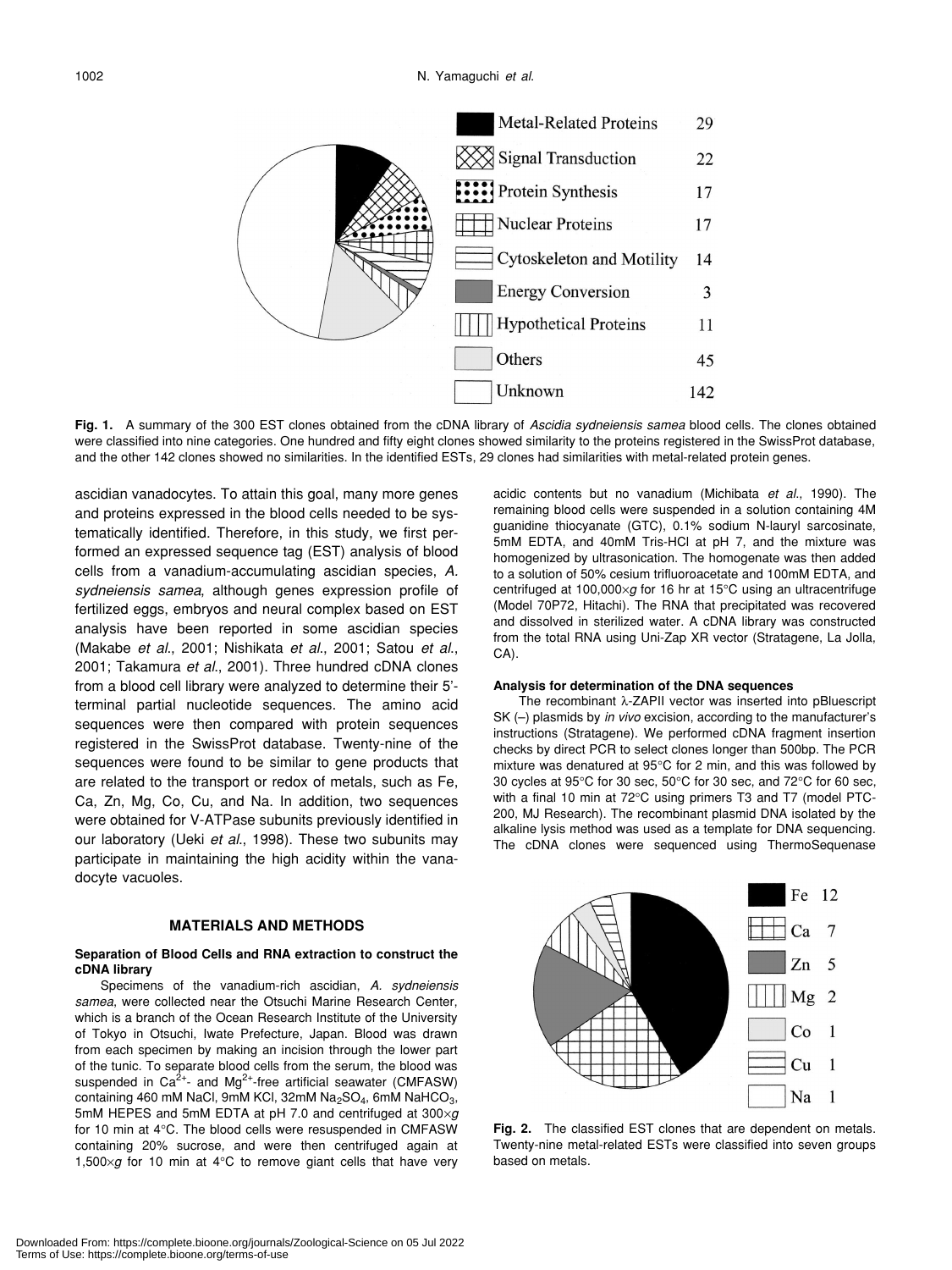**Table 1.** A list of ESTs identified from the blood cells of *Ascidia sydneiensis samea*, excluding giant cells. Using the program BLASTX, EST sequences were compared with the SwissProt database to identify related proteins. The EST number, GenBank registered number, and results of the homology search (Closet Protein name, species, SwissProt accession number, probability and frequency) are shown. (1/3)

| <b>EST</b> | GenBank       | <b>Closet Protein</b>                  | Closet          | Accession | Prob.   | Freq. |
|------------|---------------|----------------------------------------|-----------------|-----------|---------|-------|
| No.        | Accession No. |                                        | species         | No.       |         |       |
| 009        | AU249187      | Fibrillin 1 precursor (MP340)          | Human           | P35555    | 5e-19   |       |
| 010        | AU249187      | Goliath protein (G1 protein)           | Fruit fly       | Q06003    | 8e-14   |       |
| 017        | AU249189      | Ferritin heavy chain                   | Sheep           | P18685    | 3e-22   | 6     |
| 032        | AB084793      | Annexin A7                             | Frog            | Q92125    | 2e-10   |       |
| 051        | AB084797      | Regulator of nonsense transcripts 1    | Human           | Q92900    | 4e-62   |       |
| 058        | AU249200      | Calcium-transporting ATPase            | Shrimp          | P35316    | 4e-96   |       |
| 074        | AU249206      | Na/K-transporting ATPase alpha-1 chain | Chicken         | P09572    | 4e-59   |       |
| 106        | AU249219      | Cytochrome P450 3A29                   | Pig             | P79401    | $4e-13$ |       |
| 108        | AU249220      | Succinate dehydrogenase                | Fruit fly       | Q94523    | 1e-69   |       |
| 124        | AU249225      | Calmodulin, flagellar                  | <b>Bacteria</b> | P53440    | 2e-11   |       |
| 128        | AU249227      | Ovotransferrin                         | <b>Bird</b>     | P56410    | 4e-17   |       |
| 129        | AB084804      | Nuclear accomodation of mitochondria 7 | Yeast           | P30771    | 2e-08   |       |
| 132        | AU249230      | Matrix metalloproteinase-14 precursor  | Rabit           | Q95220    | $1e-14$ | 2     |
| 136        | AU249232      | NRAMP 2 (Metal ion transporter DCT1)   | Rat             | O54902    | $1e-05$ |       |
| 142        | AU249187      | Fibrillin 2 precursor                  | Mouse           | Q61555    | 6e-17   | 3     |
| 147        | AU249236      | Cytochrome P450 3A2                    | Rat             | P05183    | 3e-40   |       |
| 164        | AU249241      | NADH-ubiquinone oxidoreductase         | <b>Bovine</b>   | P17694    | $1e-45$ |       |
| 185        | AU249247      | DnaJ homolog subfamily A member 1      | Mouse           | P54102    | 5e-18   |       |
| 202        | AU249256      | Thyroid receptor interacting protein 6 | Human           | Q15654    | 1e-29   |       |
| 254        | AU249271      | Ceruloplasmin precursor                | Mouse           | Q61147    | 6e-26   |       |
| 300        | AU249287      | Methionine aminopeptidase 2            | Rat             | P38062    | 4e-51   |       |

METAL-RELATED PROTEINS

SIGNAL TRANSDUCTION

| <b>EST</b> | GenBank       | <b>Closet Protein</b>                         | Closet    | Accession | Prob.   | Freq.          |
|------------|---------------|-----------------------------------------------|-----------|-----------|---------|----------------|
| No.        | Accession No. |                                               | species   | No.       |         |                |
| 003        | AU249183      | Protein kinase C, gamma type                  | Mouse     | P05697    | $9e-13$ |                |
| 005        | AU249185      | Signal recognition particle 72 kDa protein    | Human     | O76094    | 1e-27   |                |
| 019        | AB084792      | Tumor necrosis factor receptor 1 precursor    | Pig       | P50555    | 6e-05   |                |
| 033        | AU249194      | Proto-oncogene tyrosine-protein kinase YRK    | Chicken   | Q02977    | $1e-41$ |                |
| 067        | AU249204      | Ras GTPase-activating-like protein IQGAP1     | Mouse     | Q9JKF1    | 5e-28   | 2              |
| 075        | AU249207      | Ras-related protein Rab-14                    | Human     | P35287    | 7e-73   | 2              |
| 080        | AB084800      | Swiss cheese protein                          | Fruit Fly | Q9U969    | $3e-30$ |                |
| 085        | AU249209      | GTP-binding protein G(i)                      | Star Fish | P30676    | 3e-70   | $\overline{2}$ |
| 123        | AU249224      | GTP-binding protein beta subunit-like protein | Zebrafish | O42248    | 7e-39   |                |
| 133        | AU249231      | Protein kinase C, brain isozyme               | Fruit Fly | P05130    | 7e-24   |                |
| 139        | AU249233      | Ras GTPase-activating-like protein IQGAP1     | Human     | P46940    | 2e-25   |                |
| 175        | AU249244      | cAMP-dependent protein kinase type I          | Human     | P31321    | 4e-45   |                |
| 207        | AU249257      | MAP kinase-activated protein kinase 2         | Human     | P49137    | 5e-50   |                |
| 214        | AU249260      | Transforming protein RhoA                     | Mouse     | Q9QUI0    | 3e-37   |                |
| 231        | AU249264      | Tyrosine-protein kinase STK                   | Hydra     | P17713    | 3e-16   |                |
| 233        | AB084806      | TAK1-binding protein 1                        | Human     | Q15750    | 1e-24   |                |
| 252        | AB084808      | Vegetatible incompatibility protein HET-E-1   | Funji     | Q00808    | 3e-21   |                |
| 272        | AU249277      | Channel associated protein of synapse-110     | Human     | Q15700    | 5e-30   |                |
| 276        | AU249280      | GTP-binding protein G(I)/G(S)/G(T)            | Rat       | P54311    | 2e-55   |                |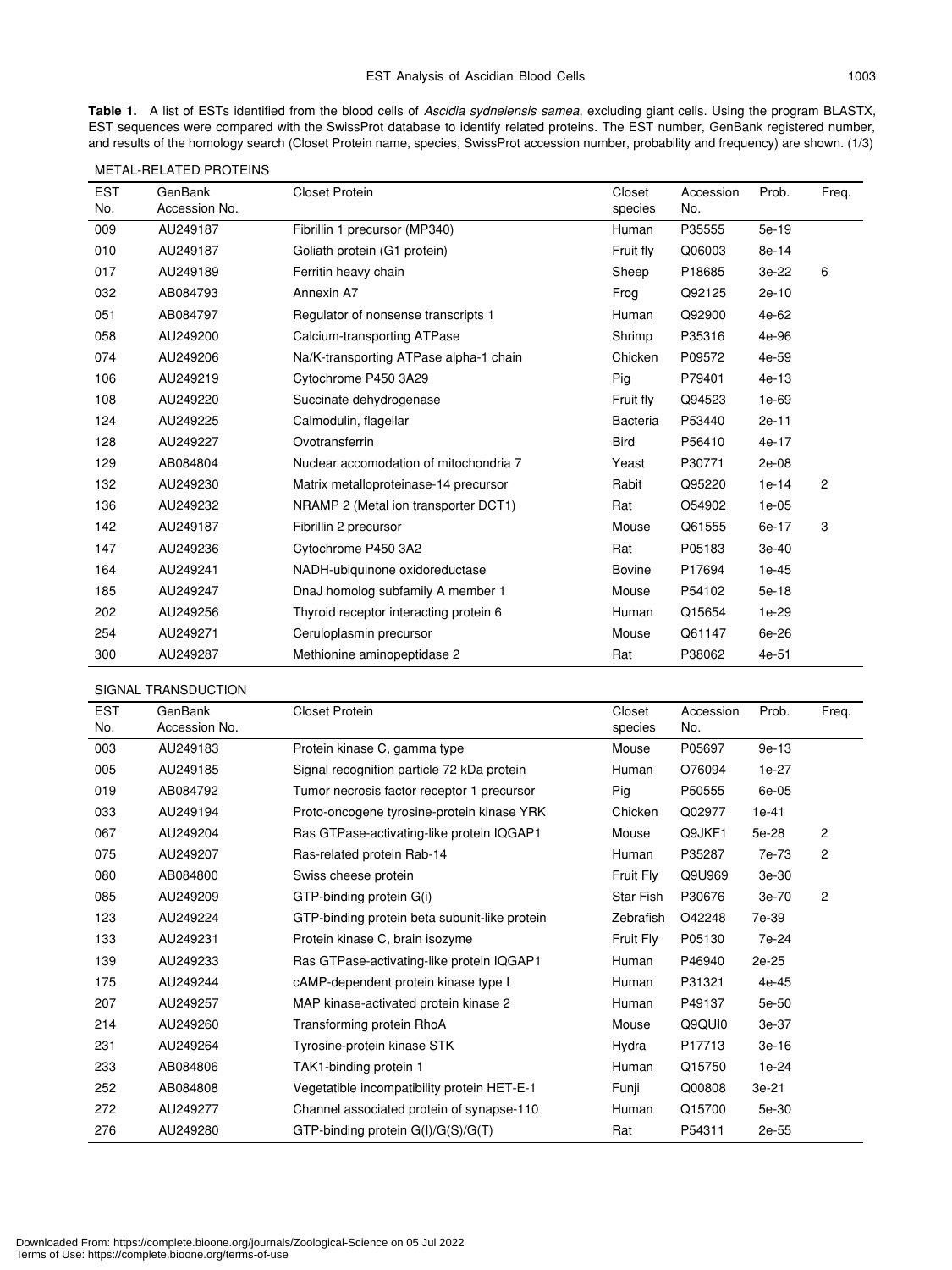## **Table 1.** continued (2/3)

## PROTEIN SYNTHESIS

| <b>EST</b> | GenBank                 | Closet Protein                                | Closet        | Accession | Prob.   | Freq. |
|------------|-------------------------|-----------------------------------------------|---------------|-----------|---------|-------|
| No.        | Accession No.           |                                               | species       | No.       |         |       |
| 034        | AU249195                | 60S ribosomal protein L4A (L1A)               | Frog          | P08429    | 1e-63   |       |
| 084        | AU249208                | Elongation factor 1-beta                      | Frog          | P30151    | 2e-36   |       |
| 103        | AU249217                | Elongation factor 1-alpha                     | Insect        | P19039    | 1e-76   | 3     |
| 146        | AU249235                | 60S ribosomal protein L32 (RP49)              | Fruit Fly     | P46615    | 3e-38   |       |
| 150        | AU249238                | Eukaryotic initiation factor 4A-like NUK-34   | Human         | P38919    | 7e-57   |       |
| 195        | AU249252                | Eukaryotic initiation factor 4F subunit P82-3 | Plant         | Q03387    | $4e-16$ |       |
| 239        | AU249266                | 60S ribosomal protein L3                      | <b>Bovine</b> | P39872    | $e-106$ |       |
| 241        | AU249267                | 60S ribosomal protein L44 (L41)               | Yeast         | P52809    | 3e-48   | 2     |
| 244        | AU249268                | 60S ribosomal protein L19                     | Mouse         | P22908    | 2e-35   |       |
| 263        | AU249275                | Transcription initiation factor IIB           | Rat           | P29053    | 2e-70   |       |
| 265        | AU249276                | Eukaryotic initiation factor 4A-II            | Mouse         | P10630    | 6e-71   | 2     |
| 275        | AU249279                | Elongation factor Tu mitochondrial precursor  | <b>Bovine</b> | P49410    | 2e-69   |       |
| 296        | AU249286                | Elongation factor 1-gamma                     | Shrimp        | P12261    | 4e-17   |       |
|            | <b>NUCLEAR PROTEINS</b> |                                               |               |           |         |       |

| <b>EST</b> | GenBank       | <b>Closet Protein</b>                   | Closet          | Accession | Prob.   | Freq. |
|------------|---------------|-----------------------------------------|-----------------|-----------|---------|-------|
| No.        | Accession No. |                                         | species         | No.       |         |       |
| 039        | AU249196      | NDRG3 protein (Fragment)                | Human           | Q92597    | 3e-27   |       |
| 062        | AU249201      | Exportin 1                              | Yeast           | P14068    | 7e-33   |       |
| 070        | AU249205      | Histone H <sub>3</sub>                  | Plant           | P08437    | 8e-14   |       |
| 090        | AU249212      | Transcription regulator protein BACH2   | Mouse           | P97303    | $4e-11$ |       |
| 096        | AU249215      | 80 kDa nuclear cap binding protein      | Human           | Q09161    | 1e-27   |       |
| 113        | AB084802      | Developmental protein cactus            | Fruit Fly       | Q03017    | $1e-11$ |       |
| 115        | AU249222      | C-Rel proto-oncogene protein            | Chicken         | P16236    | 9e-48   |       |
| 116        | AU249223      | Probable ATP-dependent RNA helicase p47 | Pig             | Q29024    | 2e-63   | 2     |
| 120        | AB084803      | CCAAT/enhancer binding protein epsilon  | Human           | Q15744    | 2e-07   |       |
| 127        | AU249226      | Pre-mRNA splicing factor                | Human           | Q92620    | $1e-61$ |       |
| 130        | AU249228      | DNA polymerase zeta catalytic subunit   | Human           | O60673    | 7e-57   |       |
| 188        | AU249248      | csgAB operon regulatory protein         | <b>Bacteria</b> | O54294    | 8e-35   |       |
| 226        | AU249262      | Putative pre-mRNA splicing factor       | Plant           | O22899    | 4e-37   |       |
| 257        | AU249273      | Heat shock 70 kDa protein cognate 4     | Insect          | Q9U639    | e-103   |       |
| 288        | AB084811      | X box binding protein-1                 | Human           | P17861    | 3e-18   |       |

## CYTOSKELETON AND MOTILITY

| <b>EST</b><br>No. | GenBank<br>Accession No. | Closet Protein                            | Closet<br>species | Accession<br>No. | Prob. | Freg. |
|-------------------|--------------------------|-------------------------------------------|-------------------|------------------|-------|-------|
| 105               | AU249218                 | Vacuolar ATP synthase subunit B           | Insect            | P31401           | 1e-83 |       |
| 213               | AU249259                 | Mitochondrial uncoupling protein 2        | Rat               | P56500           | 3e-33 |       |
| 250               | AU249270                 | Vacuolar ATP synthase catalytic subunit A | Human             | P38607           | e-107 |       |

## HYPOTHETICAL PROTEINS

| <b>EST</b> | <b>Closet Protein</b>                                    | Closet   | Accession | Prob.   | Freq. |
|------------|----------------------------------------------------------|----------|-----------|---------|-------|
| No.        |                                                          | species  | No.       |         |       |
| 018        | WD-repeat protein 7 (Fragment)                           | Human    | Q9Y4E6    | 1e-27   |       |
| 100        | Hypothetical 51.2 kDa protein in PET54-DIE2              | Yeast    | P50079    | 1e-15   |       |
| 107        | Hypothetical protein ybhE                                | E. coli  | P52697    | 2e-58   |       |
| 122        | Hypothetical 84.5 kDa protein in CPS1-FPP1               | Yeast    | P46995    | 2e-30   |       |
| 152        | Hypothetical 39.4 kDa protein in MET1-SIS2               | Yeast    | P36151    | 8e-10   |       |
| 154        | Hypothetical protein ygcP                                | E. coli  | Q46906    | $2e-14$ |       |
| 197        | Hypothetical 94.3 kDa Trp-Asp repeats containing protein | Yeast    | Q03177    | 2e-22   |       |
| 206        | Hypothetical 83.6 kDa protein R05D3.2 in chromosome III  | Nematoda | P34535    | 7e-32   |       |
| 237        | Hypothetical 46.7 kDa protein C3H1.10 in chromosome I    | Yeast    | Q10075    | 4e-46   |       |
| 258        | Hypothetical 52.8 kDa protein T05E11.5 in chromosome IV  | Nematoda | P49049    | 5e-14   |       |
| 293        | Hypothetical 54.9 kDa protein C02F5.7 in chromosome III  | Nematoda | P34284    | $1e-12$ |       |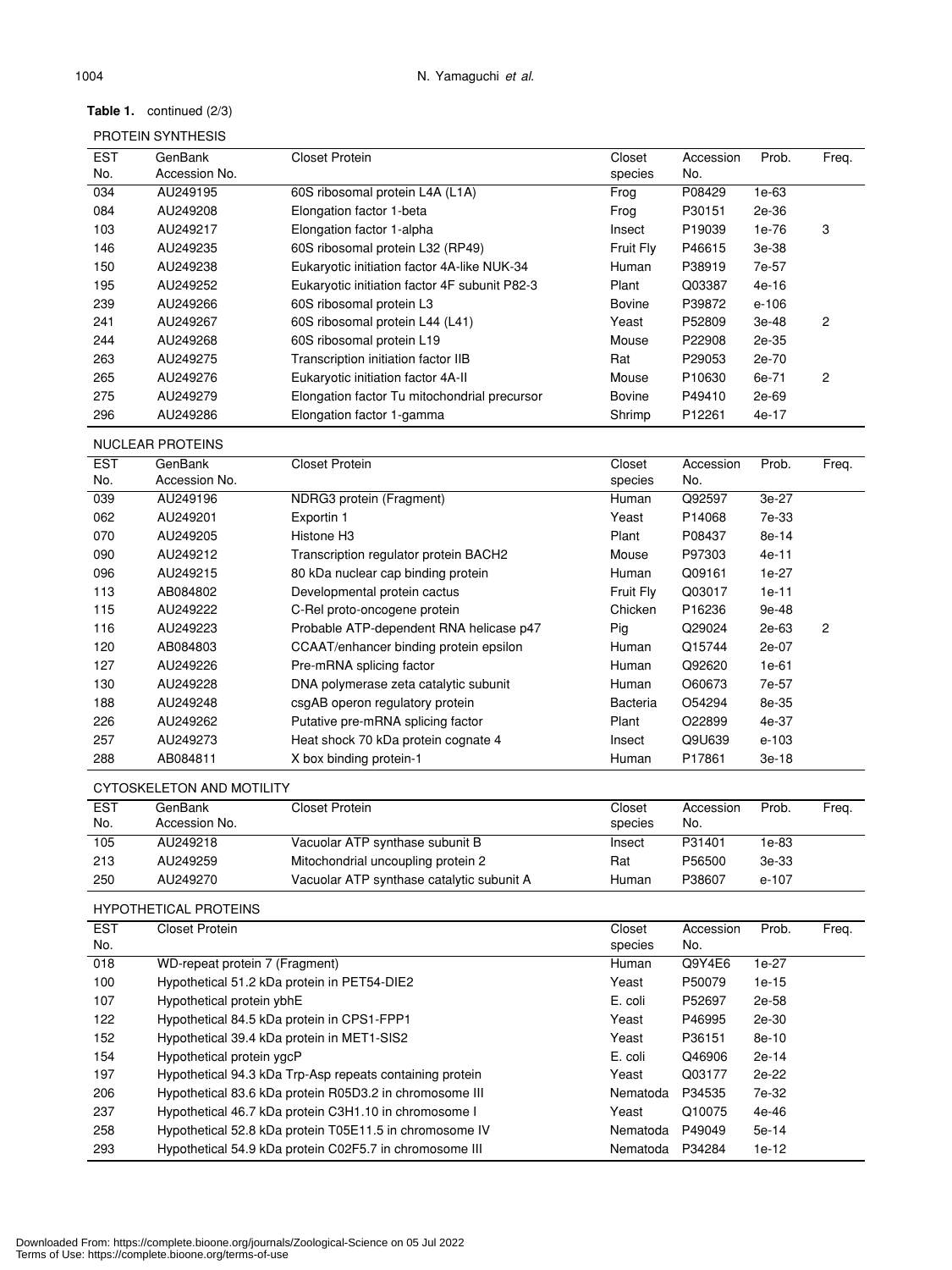## **Table 1.** continued (3/3)

|  | <b>OTHERS</b> |
|--|---------------|
|--|---------------|

| OTHERS            |                          |                                              | t                |                  |         |       |
|-------------------|--------------------------|----------------------------------------------|------------------|------------------|---------|-------|
| <b>EST</b><br>No. | GenBank<br>Accession No. | Closet Protein                               | Close<br>species | Accession<br>No. | Prob.   | Freq. |
| 004               | AU249184                 | Onconeural ventral antigen-1                 | Human            | P51513           | 6e-23   |       |
| 012               | AU249188                 | Somatostatin receptor type 5                 | Mouse            | O08858           | $1e-16$ |       |
| 015               | AB084790                 | Auxilin                                      | <b>Bovine</b>    | Q27974           | 4e-13   |       |
| 016               | AB084791                 | Immediate-early protein.                     | virus            | Q01042           | 3e-11   |       |
| 020               | AU249190                 | Adenylyl cyclase-associated protein          | Hydra            | P40122           | 6e-07   |       |
| 021               | AU249191                 | Beta-hexosaminidase beta chain precursor     | Human            | P07686           | 8e-45   |       |
| 025               | AU249192                 | Thioredoxin-dependent peroxide reductase     | Mouse            | P20108           | 2e-70   |       |
| 031               | AU249193                 | Phosphatidylserine synthase I                | Hamster          | Q00576           | 8e-28   |       |
| 035               | AB084794                 | Very-long-chain acyl-CoA synthetase          | Rat              | P97524           | 7e-09   |       |
| 043               | AB084795                 | Probable G protein-coupled receptor GPR7     | Human            | P48145           | 3e-17   |       |
| 048               | AU249198                 | Glycerol-3-phosphate acyltransferase         | Rat              | P97564           | 3e-11   |       |
| 050               | AB084796                 | Neuromodulin                                 | Bird             | Q98987           | 2e-10   |       |
| 052               | AU249199                 | Ubiquitin-conjugating enzyme E2 G1           | Human            | Q99462           | 2e-69   |       |
| 060               | AB084798                 | Ubiquitin--protein ligase pub1               | Yeast            | Q92462           | 2e-11   |       |
| 061               | AB084799                 | Sporulation protein SPS19                    | Yeast            | P32573           | 3e-08   |       |
| 064               | AU249202                 | ATP-binding cassette, sub-family A           | Human            | O95477           | 3e-31   |       |
| 066               | AU249203                 | ADP-ribosylation factor 1                    | Potozoan         | Q25761           | 1e-38   |       |
| 086               | AU249210                 | Heat shock cognate 71 kDa protein            | <b>Bovine</b>    | P08109           | 2e-65   |       |
| 087               | AU249211                 | Proteasome subunit beta type 5 precursor     | Rat              | P28075           | 7e-65   |       |
| 095               | AU249214                 | 2-3'-dephospho-CoA synthase                  | E.coli           | P77231           | 8e-43   |       |
| 097               | AB084801                 | Sorting nexin 9                              | Human            | Q9Y5X1           | 1e-07   |       |
| 131               | AU249229                 | Septin 7                                     | Mouse            | O55131           | 4e-54   |       |
| 144               | AU249234                 | Neutrophil cytosol factor 2                  | Bovine           | O77775           | 2e-23   |       |
| 155               | AU249239                 | CD63 antigen                                 | Rat              | P28648           | $1e-09$ |       |
| 189               | AU249249                 | Syntaxin 1A                                  | <b>Bovine</b>    | P32850           | 7e-26   |       |
| 196               | AU249253                 | Ubiquitin                                    | Sponge           | P14792           | 9e-36   | 4     |
| 198               | AU249254                 | T-complex protein 1, theta subunit           | Human            | P50990           | 4e-67   |       |
| 201               | AU249255                 | Histidine ammonia-Ivase                      | Rat              | P21213           | 2e-64   |       |
| 212               | AU249258                 | Adapter-related protein complex 1 gamma 1    | Mouse            | P22892           | 7e-47   |       |
| 224               | AU249261                 | Serine hydroxymethyltransferase              | Human            | P34897           | 5e-13   |       |
| 230               | AU249263                 | Protein disulfide isomerase precursor        | Bovine           | P05307           | 3e-37   |       |
| 232               | AB084805                 | Sorting nexin 6                              | Human            | Q9UNH7           | $1e-08$ |       |
| 235               | AU249265                 | Nck-associated protein 1                     | Rat              | P55161           | 9e-36   |       |
| 247               | AU249269                 | Phosphomannomutase 2                         | Human            | O15305           | 5e-54   |       |
| 249               | AB084807                 | Retinal-binding protein (RALBP)              | Squid            | P49193           | 3e-10   |       |
| 255               | AU249272                 | Metastasis-associated protein MTA1           | Human            | Q13330           | 1e-76   |       |
| 259               | AB084809                 | Apolipophorins precursor                     | Insect           | Q25490           | $1e-05$ | 2     |
| 269               | AB084810                 | PAK-interacting exchange factor beta         | Rat              | O55043           | 3e-45   |       |
| 277               | AU249281                 | 4-aminobutyrate aminotransferase             | Rat              | P50554           | 9e-25   |       |
| 280               | AU249282                 | TolB protein precursor                       | <b>Bacteria</b>  | P19935           | $1e-63$ |       |
| 292               | AU249284                 | Inter-alpha-trypsin inhibitor heavy chain H4 | Human            | Q14624           | 2e-27   |       |

(Amersham, U.K.) with M13 reverse primer and the DNA sequencer ALF ExpressII (Amersham). For sequencing, the PCR was run using the same protocol as above. Using the program BLASTX,

each approximately 500bp DNA sequence was compared with the SwissProt database to identify related proteins. To determine the full-length DNA sequences of the ferritin H-subunit, we sequenced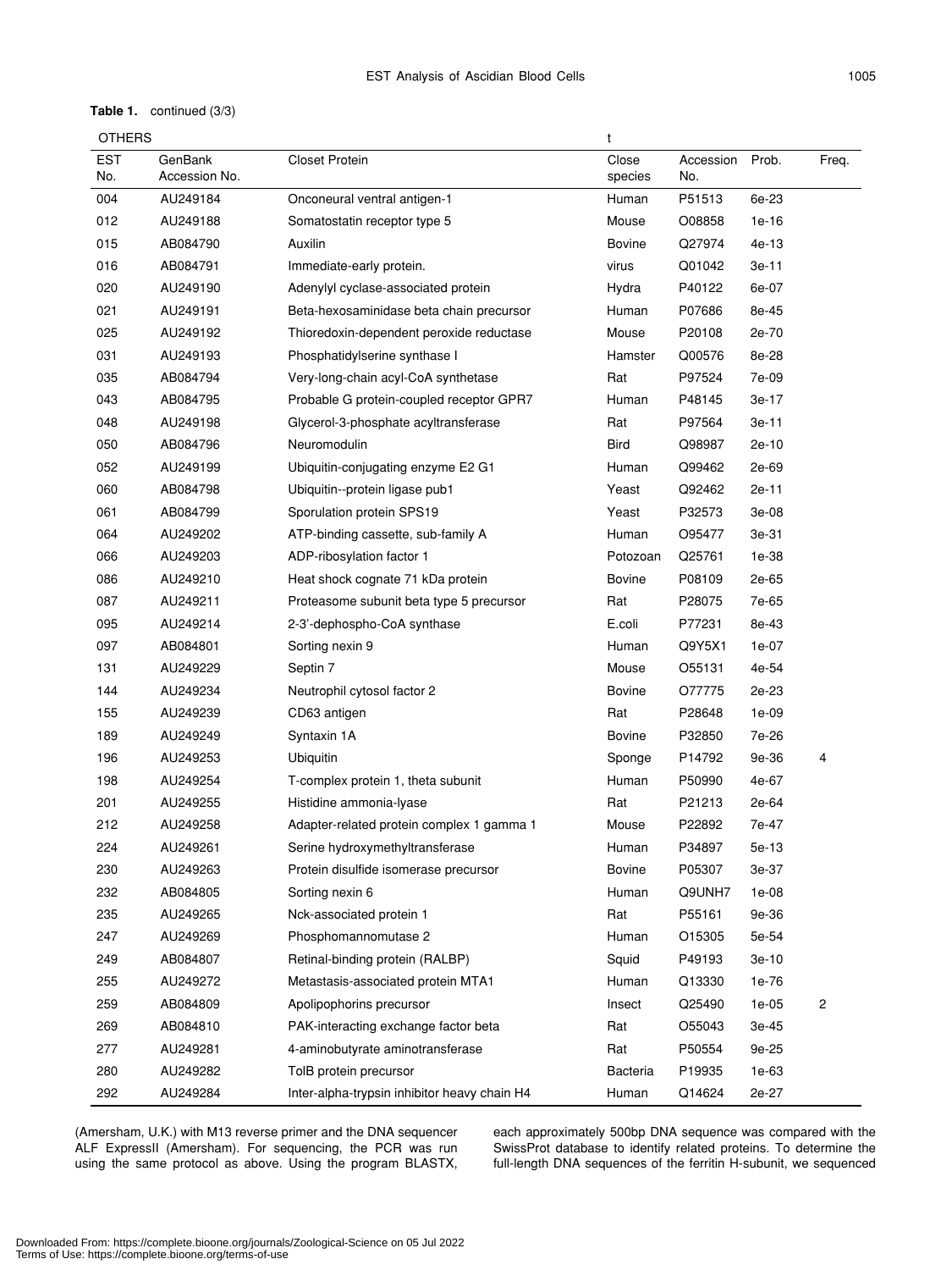the DNA, as already described, using M13 universal and reverse primers.

## **RESULTS AND DISCUSSION**

There are at least 2,300 ascidians in class Ascidiacea of subphylum Urochordata. Recent molecular biological data suggest that ascidians are more closely related to vertebrates than to other invertebrates (Wada and Satoh, 1994; Kusakabe *et al*., 1997). Therefore, as primitive chordates, ascidians are thought to hold the key to understanding the evolutionary traits and physiological functions of higher chordates. Ascidians and higher chordates have some properties in common, including the mechanism for fertilization and the self- and non-self recognition mechanisms. However, ascidians also have some properties that higher chordates do not have, *e*.*g*., vanadium accumulation and asexual reproduction (cf. Sawada *et al*., 2001).

Of the ascidian-specific properties, the unusual ability to accumulate high levels of vanadium in blood cells has attracted the attention of chemists, physiologists, and biochemists (Michibata, 1996; Michibata and Kanamori, 1998; Michibata *et al*., 1998; Michibata *et al*., 2001). Blood cells, including the vanadocytes, play a leading role in this phenomenon. This study carried out an EST analysis using whole blood cells, but giant cells were not used because the highly acidic content of the vacuoles of these cells interferes with RNA extraction.

The 5'-terminal partial nucleotide sequences of 300 cDNA clones (270 distinct genes) from the *A. sydneiensis* *samea* blood cell cDNA library were analyzed. Using the program BLASTX, the amino acid sequences were then compared with known protein sequences registered in the SwissProt database. When a sequence probability was higher than 1e-05, it was classified as "no sequence similarity", while sequences that probability less than 1e-05 were categorized as "sequence similarity". As shown in Fig. 1, cDNAs with sequence similarity were placed into one of eight categories, according to the function of the gene. The categories were genes related to: metal-related proteins (29 clones), signal transduction (22 clones), protein synthesis (17 clones), nuclear proteins (17 clones), cytoskeleton and motility (14 clones), energy conversion (3 clones), hypothetical proteins (11 clones), and others (45 clones). These clones were registered into GenBank database without hypothetical proteins. There were 142 clones that showed no similarity with known proteins, although some of these clones might represent novel genes related to metal accumulation processes. Twenty-nine metal-related clones were further subdivided into seven categories, as shown in Fig. 2. Gene names and similarity scores are described in Table 1. Among them, the 12 clones have been identified as homologues of iron-related genes, such as the ferritin H-subunit, transferrin and Nramp.

The six cDNA clones of the 12 clones were those encoding the ferritin subunit. Ferritin consists of 24 subunits of two types, H- and L-subunits, which form a shell-like structure with a hollow interior (Aisen *et al*., 1999). Based on the results of matching DNA sequences with the coded the ferritin genes, the various ferritin sequences appear to be

| Ascidian |              | -MAEQAQSSSGNTGGVWSKACEDGLSNQVNLELYASYMYMAMGHFFDRDDVALKNVSKYFLKS                              | 62  |
|----------|--------------|----------------------------------------------------------------------------------------------|-----|
| Human    | $\mathbf{1}$ | TTASTSOVRON-----YHODSEAAINROINLELYASYVYLSMSYYFDRDDVALKNFAKYFLHO                              | 58  |
| Mouse    |              | TTASPSOVRON-----YHODAEAAINROINLELYASYVYLSMSCYFDRDDVALKNFAKYFLHO                              | 58  |
| Chicken  | 1            | -ATPPSQVRQN-----YHQDCEAAINRQINLELYASYVYLSMSYYFDRDDVALKNFAKYFLHQ                              | 57  |
| Salmon   | $\mathbf{1}$ | ---MTSOVRON-----FHODCEAAINROINLELYASYVYLSMAYYFDRDDOALHNFAKFFKNO                              | 55  |
| Frog     |              | ---MQSQVRQN-----FHSDCEAAINRMVNMEMYASYVYLSMSYYFDRDDVALHHVAKFFKEQ                              | 55  |
|          |              | $x^*$ , $x^*$ , $x^*$ , $x^*$ , $x^*$ , $x^*$ , $x^*$ , $x^*$ , $x^*$<br>$\star$ and $\star$ |     |
|          |              |                                                                                              |     |
| Ascidian | 63           | AFEERDNANKLVAFHNORGGTTAYFOIKPPTAFDPASFNALKAMOCALAWEWNVNKSLLTLED                              | 125 |
| Human    | 59           | SHEEREHAEKLMKLQNQRGGRIFLQDIKKPDCDD--WESGLNAMECALHLEKNVNQSLLELHK                              | 119 |
| Mouse    | 59           | SHEEREHAEKLMKLONORGGRIFLODIKKPDRDD--WESGLNAMECALHIEKSVNOSLLELHIK                             | 119 |
| Chicken  | 58           | SHEEREHAEKLMKLONORGGRIFLODIKKPDRDD--WENGLTAMECALHIEKNVNOSLLELHIK                             | 118 |
| Salmon   | 56           | SHEEREHAEKLMKVONORGGRIFLODVKKPEKDE--WGSGVEALESSLOIEKSVNOSLLDLHK                              | 116 |
| Frog     | 56           | SHEEREHAEKFLKYONKRGGRVVLODIKKPERDE--WGNTLEATOAALOIEKTVNOALLDLHK                              | 116 |
|          |              | $***$ ** **<br>$***$ $***$ $***$ $***$ $***$<br>$\cdot$ * $\cdot$ . * *                      |     |
|          |              |                                                                                              |     |
| Ascidian |              | 126 TAD--GDPEFODFIEANFLHEOVEAIKTLKDYITNLKRVGT---GLGEYMFDKHFLDE-----                          | 178 |
| Human    | 120          | LATDKNDPHLCDFIETHYLNEOVKAIKELGDHVTNLRKMGAPESGLAEYLFDKHTLGDSDNES                              | 182 |
| Mouse    | 120          | LATDKNDPHLCDFIETYYLSEOWKSIKELGDHVTNLRKMGAPEAGMAEYLFDKHTLGHGD-ES                              | 181 |
| Chicken  | 119          | LATEKNDPHLCDFIETHYLDEOVKAIKOLGDHVTNLRKMGAPKYGMAEYLFDKHTLGESD--S                              | 179 |
| Salmon   |              | 117 VCSEHNDPHMCDFIETHYLDEOWKSIKELGDWVTNLRRMGAPONGMAEYLFDKHTLGKEST--                          | 177 |
| Froq     | 117          | LASDKVDAHLCDFLESEYLEEOWKAMKOLGDYITNLKRLGVPONGMGEYLFDKHTLGESS---                              | 176 |
|          |              | **.** **** **** ****** *                                                                     |     |

**Fig. 3.** The alignment of amino acid sequences between the ascidian ferritin subunit and that of other organisms, based on the BLASTX search of the SwissProt database. Boxes indicate the iron-binding residue. The residue of Histidine118 (gray box) is reported to be a vanadium-binding site in the human ferritin H-subunit.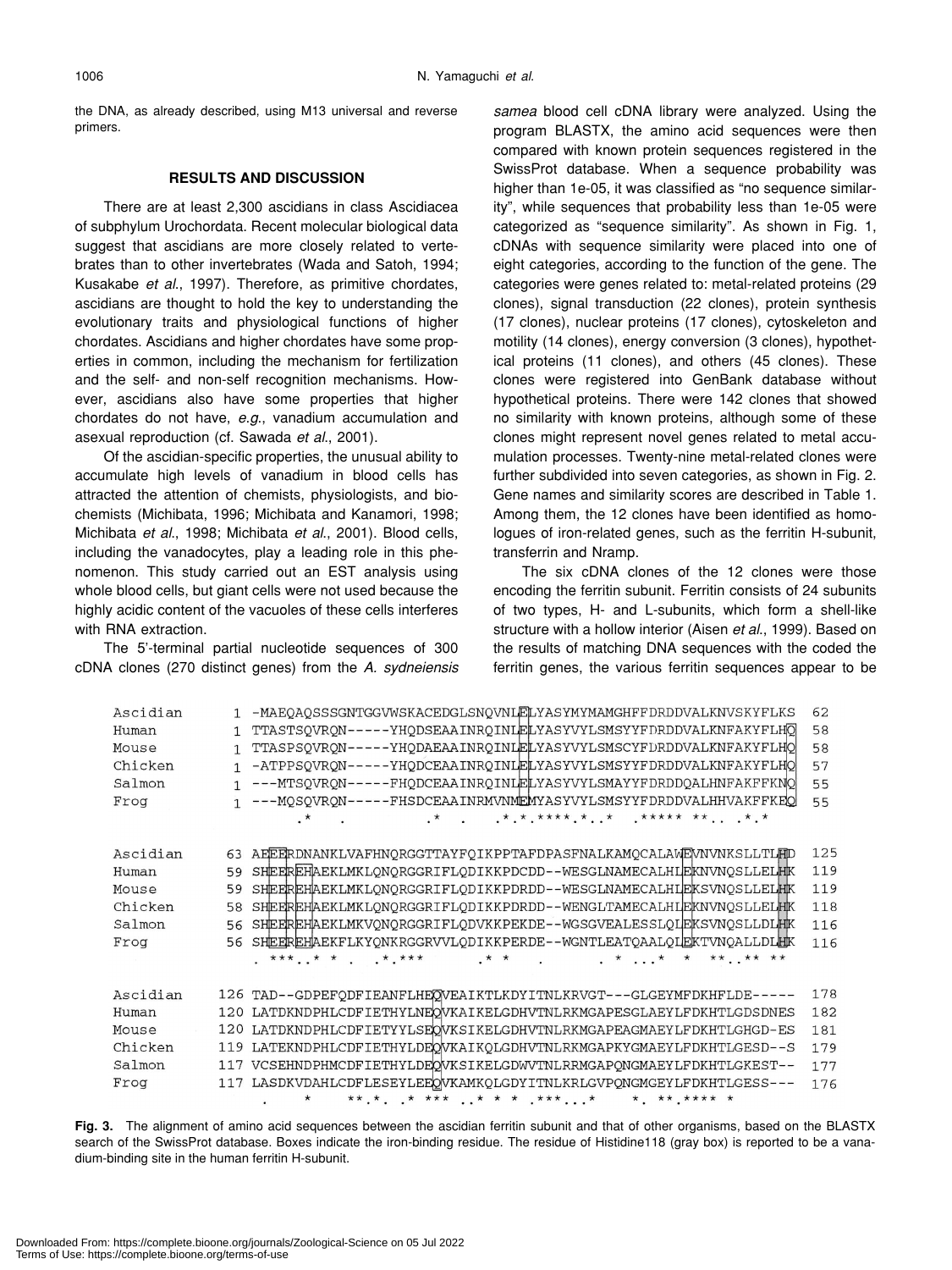encoded by the same gene. The similarity search using the program BLASTX showed that the ascidian ferritin subunit is similar to some mammal ferritin H-subunits (Fig. 3). In the human ferritin H-subunit, eight residues, Glu-27, -61, -62, - 64, -107, Gln-58, -141, and His-65, are considered to be iron-binding sites (Harrison and Arosio, 1996). These residues were conserved in the ascidian ferritin subunit, with the exceptions of Gln-58, Glu-64, and His-65. His-118, a vanadium-binding site in mammalian ferritin H-subunits, was also conserved in the ascidian ferritin subunit (Grady *et al*., 2000). Site-directed mutagenesis and EPR spectroscopy revealed that mammalian recombinant apoferritins bind to vanadium in the  $+4$  oxidation state (VO<sup>2+</sup>). These authors also showed that His-118, which is important for capturing Fe<sup>2+</sup>, also works as a ligand for  $VO^{2+}$ . As shown in Fig. 3, the ascidian ferritin subunit has a high degree of similarity with ferritin H-subunit of mammals, and the iron-binding sites, including His-118, are also well conserved. These results suggest that ferritin is involved in the accumulation of vanadium in ascidian blood cells.

This study showed that ascidian transferrin is similar to mammalian transferrin, an iron-transport protein that has also been reported to bind the vanadium ion (Sabbioni *et al*., 1980). Further evidence is required to determine whether the genes are found exclusively in vanadocytes, and whether the ferritin and transferrin in ascidian blood cells actually bind with vanadium. Nramp, natural resistanceassociated macrophage protein, is a chemiosmotic ion/proton exchanger that has an usually broad substrate range, including Fe<sup>2+</sup>, Zn<sup>2+</sup>, Mn<sup>2+</sup>, Co<sup>2+</sup>, Cd<sup>2+</sup>, Cu<sup>2+</sup>, Ni<sup>2+</sup>, and Pb<sup>2+</sup> (Blackwell *et al*., 2000). Therefore, it is also worth examining whether the vanadium ion is a substrate of Nramp in ascidian blood cells.

Genes encoding several metal transporters and metalloproteins, such as Na<sup>+</sup>/K<sup>+</sup>-ATPase and ceruloplasmin, were also identified in this study. Furthermore, we found cDNAs encoding subunits *A* and *B* of V -ATPase, both of which have been previously identified in our laboratory (Ueki *et al*., 1998b). These subunits are involved in maintaining the highly acidic conditions within the vanadocyte vacuoles.

The remaining ESTs, accounting for approximately 47% of all the clones obtained, showed no similarity with any genes in the database. This might reflect the unusual physiological phenomenon of vanadium accumulation in vanadium-rich ascidians.

## **ACKNOWLEDGEMENTS**

We would like to express our hearty thanks to Mr. K. Morita of the Otsuchi Marine Research Center for his kind cooperation in collecting the materials. This work was supported in part by Grant-in-Aids from the Ministry of Education, Culture, Sports, Science and Technology of Japan (#11440244 and #11559014 to H. M.).

#### **REFERENCES**

Aisen P, Wessling-Resnick M, Leibold EA (1999) Iron metabolism.

Bioinorg Chem 3: 200–206

- Blackwell JM, Searle S, Goswami T, Miller EN (2000) Understanding the multiple functions of Nramp1. Microbes Infect 2: 317– 321
- Forgac M (1989) Structure and function of vacuolar class of ATPdriven proton pumps. Physiol Rev 69: 765–796
- Frank P, Carlson RMK, Hodgson KO (1986) Vanadyl ion EPR as a non-invasive probe of pH in intact vanadocytes from *Ascidia ceratodes*. Inorg Chem 25: 470–478
- Grady JK, Shao J, Arosio P, Santambrogio P, Chasteen ND (2000) Vanadyl(IV) binding to mammalian ferritins. An EPR study aided by site-directed mutagenesis. J Inorg Biochem 80: 107– 113
- Harrison PM, Arosio P (1996) The ferritins: molecular properties, iron storage function and cellular regulation. Biochim Biophys Acta 1275: 161–203
- Henze M (1911) Untersuchungen über das Blut der Ascidien I. Mitteilung. Die Vanadium-verbindungen der Blutkörperchen. Hoppe-Seyler's Z Physiol Chem 72: 494–501
- Hirata J, Michibata H (1991) Valency of vanadium in the vanadocytes of *Ascidia gemmata* separated by density-gradient centrifugation. J Exp Zool 257: 160–165
- Kanamori K, Michibata H (1994) Raman spectroscopic study of the vanadium sulfate in blood cell homogenate of the ascidian, *Ascidia gemmata.* J Mar Biol Assoc UK 74: 279–286
- Kanamori K, Sakurai K, Kinoshita M, Uyama T, Ueki T, Michibata H (1999) Direct reduction from vanadium(V) to vanadium(IV) by NADPH in the presence of EDTA. A consideration of the reduction and accumulation of vanadium in the ascidian blood cells. J Inorg Biochem 77: 157–161
- Kanda T, Nose Y, Wuchiyama J, Uyama T, Moriyama Y, Michibata H (1997) Identification of a vanadium-associated protein from the vanadium-rich ascidian, *Ascidia sydneiensis samea*. Zool Sci 14: 37–42
- Kusakabe T, Araki I, Satoh N, Jeffery WR (1997) Evolution of chordate actin genes: evidence from genomic organization and amino acid sequences. J Mol Evol 44: 289–298
- Makabe KW, Kawashima T, Kawashima S, Minokawa T, Adachi A, Kawamura H, Ishikawa H, Yasuda R, Yamamoto H, Kondoh K, Arioka S, Sasakura Y, Kobayashi A, Yagi K, Shojima K, Kondoh Y, Kido S, Tsujinami M, Nishimura N, Takahashi M, Nakamura T, Kanehisa M, Ogasawara M, Nishikata T, Nishida H (2001) Large-scale cDNA analysis of the maternal genetic information in the egg of *Halocynthia roretzi* for a gene expression catalog for ascidian development. Development 128: 2555–2567
- Michibata H (1996) The mechanism of accumulation of vanadium by ascidians: Some progress towards an understanding of this unusual phenomenon. Zool Sci 13: 489–502
- Michibata H, Hirata J, Uesaka M, Numakunai T, Sakurai H (1987) Separation of vanadocytes: Determination and characterization of vanadium ion in the separated blood cells of ascidian, *Ascidia ahodori*. J Exp Zool 244: 33–38
- Michibata H, Iwata Y, Hirata J (1991) Isolation of highly acidic and vanadium-containing blood cells from among several types of blood cell from Ascidiidae species by density-gradient centrifugation. J Exp Zool 257: 306–313
- Michibata H, Kanamori K (1998) Vanadium in the Environment. Part 1: Chemistry and Biochemistry, Edt. by Nriagu JO, John Wiley & Sons Inc, pp 217–249
- Michibata H, Uyama T, Hirata J (1990) Vanadium containing cells (vanadocytes) show no fluorescence due to the tunichrome in the ascidian *Ascidia sydneiensis samea*. Zool Sci 7: 55–61
- Michibata H, Uyama T, Kanamori K (1998) The accumulation mechanism of vanadium by ascidians- An interdisciplinary study between biology and chemistry on extraordinary high levels and reduced form of vanadium in vanadocytes. Am Chem Soc